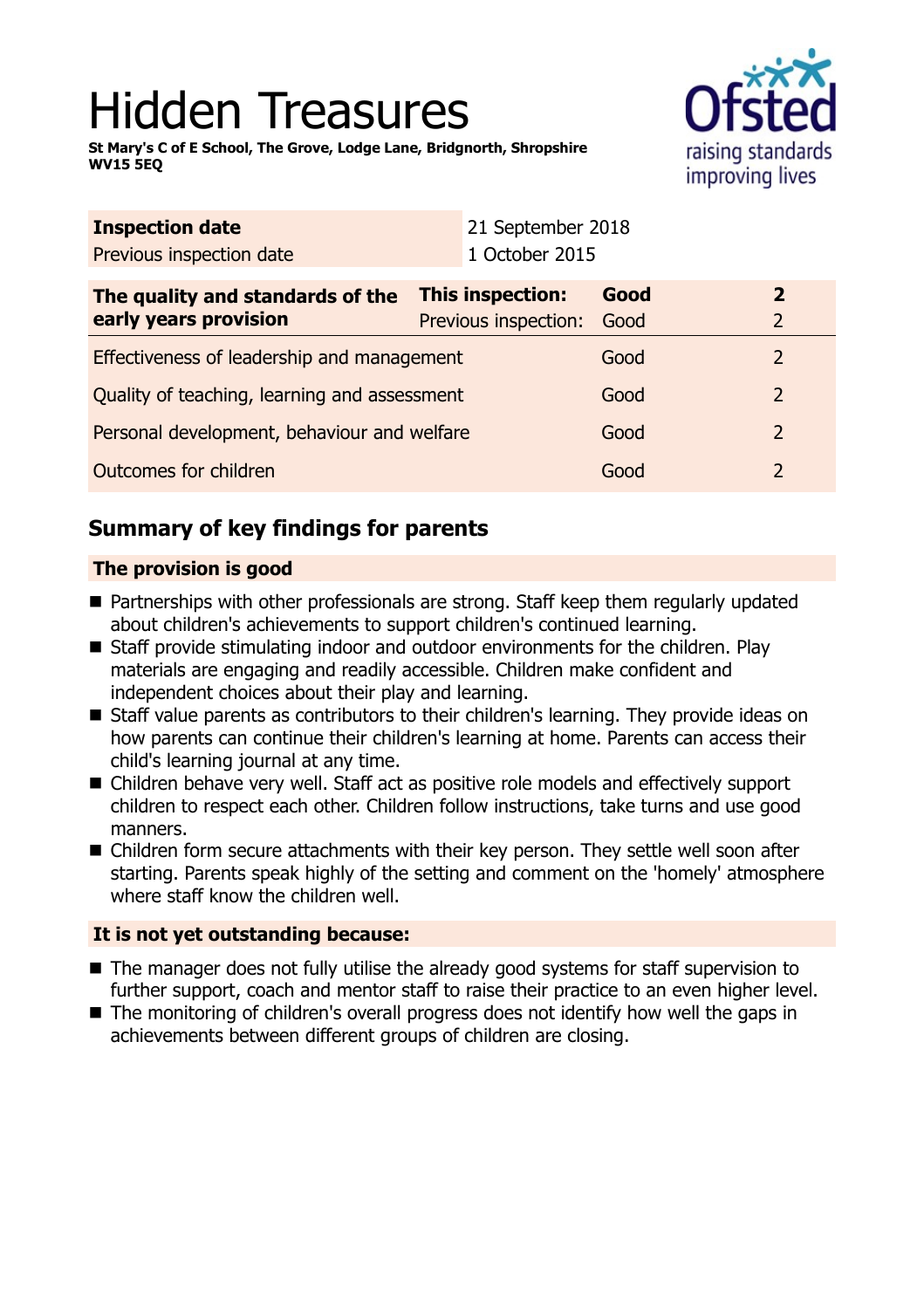## **What the setting needs to do to improve further**

## **To further improve the quality of the early years provision the provider should:**

- $\blacksquare$  strengthen the arrangements for the monitoring of staff practice to help identify and develop their knowledge and skills, to raise the quality of interactions with children to the highest level
- $\blacksquare$  enhance the monitoring of children's overall progress to identify how well gaps in learning between different groups of children are closing.

## **Inspection activities**

- The inspector observed the quality of teaching during activities indoors and outdoors, and assessed the impact this has on children's learning.
- $\blacksquare$  The inspector spoke with staff and children during the inspection.
- $\blacksquare$  The inspector completed a joint observation with the manager.
- $\blacksquare$  The inspector held a meeting with the manager. She looked at relevant documentation and evidence of the suitability of staff working in the setting.
- $\blacksquare$  The inspector took account of the views of parents through written feedback.

**Inspector** Lesley Bott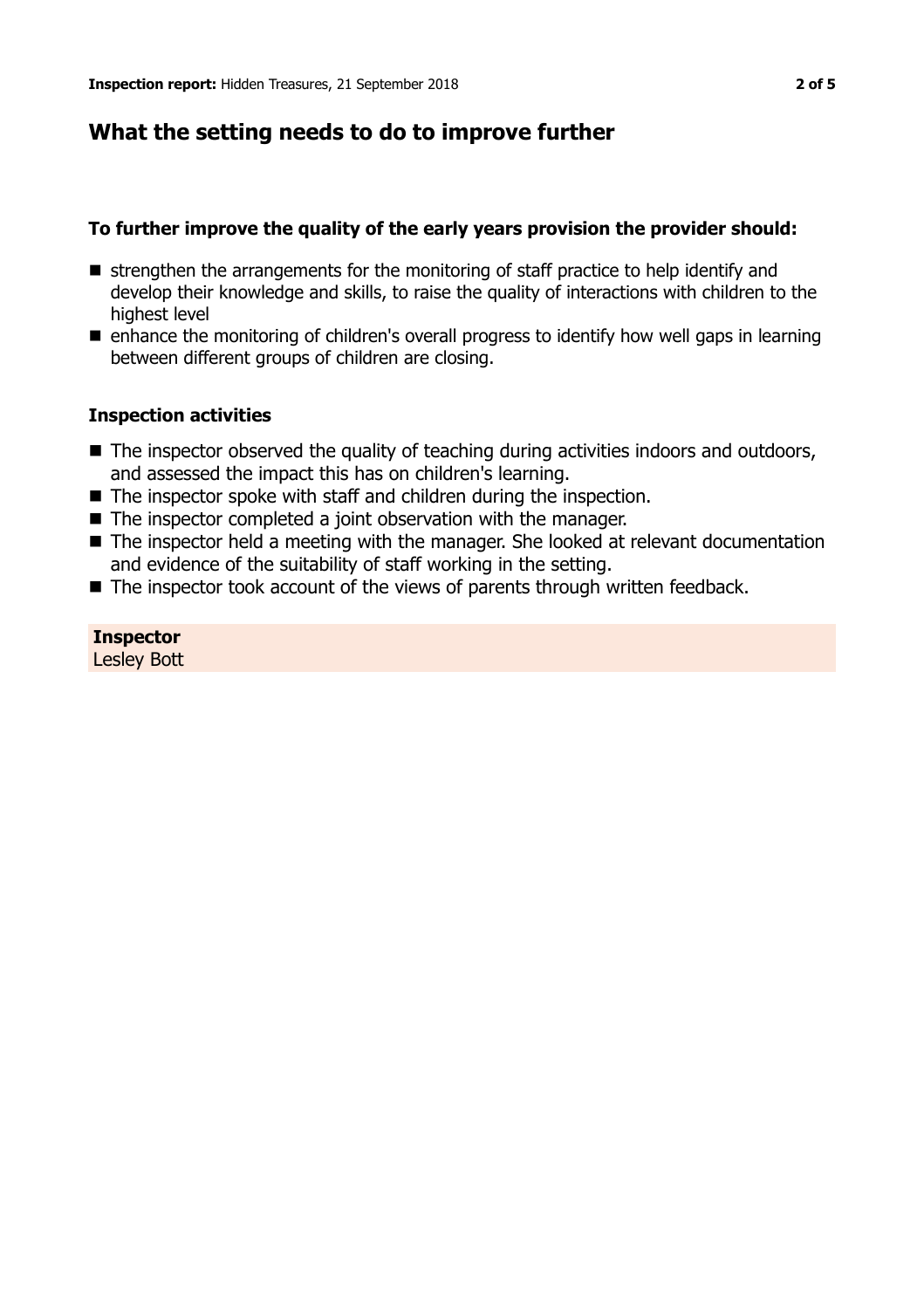# **Inspection findings**

## **Effectiveness of leadership and management is good**

The arrangements for safeguarding are effective. The manager and staff understand fully their responsibilities for keeping children safe. They recognise situations that may indicate a child is at risk of harm or abuse and know the correct procedures to follow. Staff supervise children well. Risk assessments are effective and ensure that any hazards are removed or minimised to ensure children's safety. The manager operates an effective and robust process for recruitment that ensures checks are comprehensive and staff remain suitable to work with children. Opportunities are in place to ensure that staff are kept up to date with mandatory training to keep their knowledge current. The manager evaluates the setting and plans for further improvements. Staff gather essential information from parents and other settings that children attend to ensure continuity in children's care and learning.

## **Quality of teaching, learning and assessment is good**

Staff support children effectively in their imaginative and creative play. Children solve problems as they build and create artwork, such as making binoculars using junkmodelling resources. Staff promote children's early speaking skills well. Children gain confidence as they talk in front of a small group at registration time. Staff promote children's mathematical skills well. They help and support children to count and recognise colours as they match different coloured blocks and confidently count up to 10. Staff use physical activities in interesting ways to support children's understanding of the world and their physical development. Children enjoy a weekly physical education session in the school hall and regular woodland walks to the nature area.

## **Personal development, behaviour and welfare are good**

Children build secure and emotional attachments with staff, who are very responsive to their needs. All children's care and welfare routines are well supported and shared with parents. Parents hold the staff in high regard and are very happy with the service provided. Children benefit from healthy lifestyles. They enjoy nutritious healthy food that is cooked daily on the premises. Staff help children to develop good independence skills. For example, children pour their own drinks and competently use knives and forks to eat.

## **Outcomes for children are good**

All children make good progress in their learning from their starting points. They gain the skills that will help them with their future learning, such as starting school when the time comes. Children's communication and language skills are developing well. They learn to recognise letters and their name, and develop early literacy skills during focused activities, such as daily phonic activities.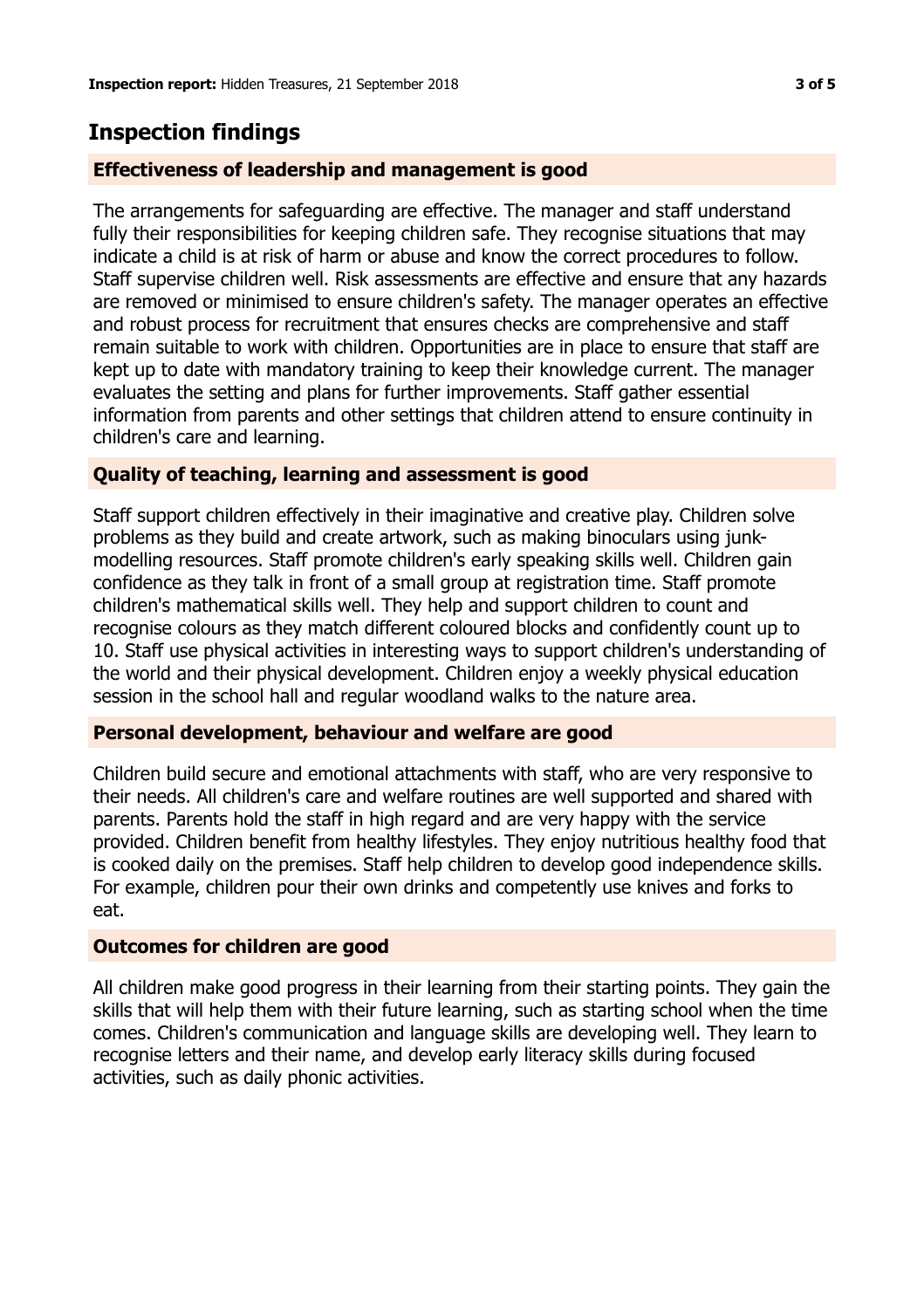## **Setting details**

| Unique reference number                             | 224193                                                 |
|-----------------------------------------------------|--------------------------------------------------------|
| <b>Local authority</b>                              | Shropshire                                             |
| <b>Inspection number</b>                            | 10065797                                               |
| <b>Type of provision</b>                            | Full day care                                          |
| <b>Registers</b>                                    | Early Years Register, Compulsory Childcare<br>Register |
| Day care type                                       | Childcare on non-domestic premises                     |
| Age range of children                               | $2 - 11$                                               |
| <b>Total number of places</b>                       | 26                                                     |
| Number of children on roll                          | 50                                                     |
| Name of registered person                           | <b>Hidden Treasures Committee</b>                      |
| <b>Registered person unique</b><br>reference number | RP522958                                               |
| <b>Date of previous inspection</b>                  | 1 October 2015                                         |
| <b>Telephone number</b>                             | 01746 767 444                                          |

Hidden Treasures registered in 1993. The nursery employs eight members of childcare staff. Of these, seven hold an appropriate early years qualification at levels 3 to 5. The manager holds early years practitioner status. The nursery opens all year round from Monday to Friday. Sessions are from 8am until 6pm on Monday to Thursday, and 8am until 5pm on Friday. The nursery provides funded early education for two-, three- and four-year-old children.

This inspection was carried out by Ofsted under sections 49 and 50 of the Childcare Act 2006 on the quality and standards of provision that is registered on the Early Years Register. The registered person must ensure that this provision complies with the statutory framework for children's learning, development and care, known as the early years foundation stage.

Any complaints about the inspection or the report should be made following the procedures set out in the guidance Complaints procedure: raising concerns and making complaints about Ofsted, which is available from Ofsted's website: www.ofsted.gov.uk. If you would like Ofsted to send you a copy of the guidance, please telephone 0300 123 4234, or email [enquiries@ofsted.gov.uk.](mailto:enquiries@ofsted.gov.uk)